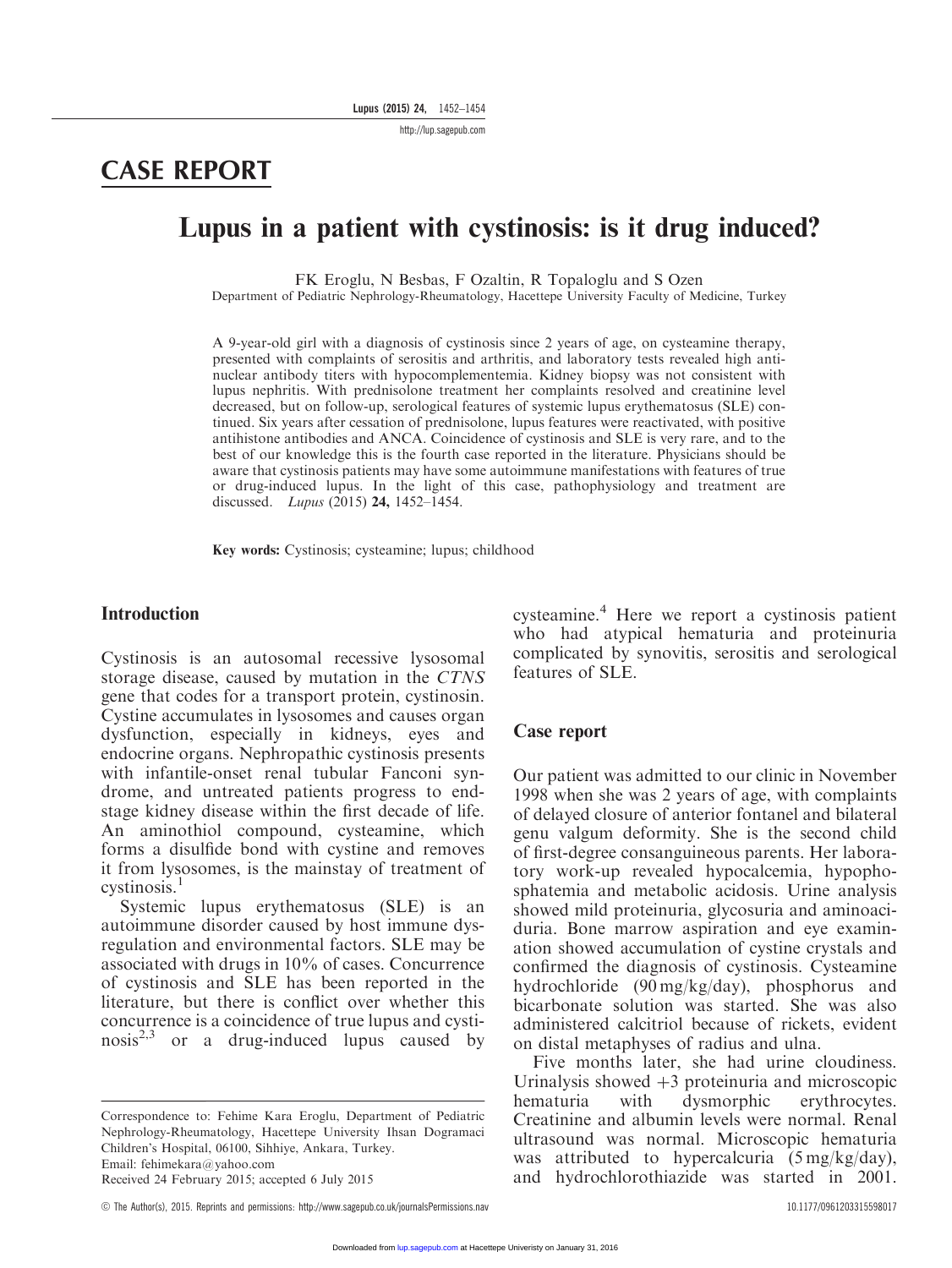Cysteamine hydrochloride was changed to cysteamine bitartrate, and the dose was decreased to 70 mg/kg. On follow-up, microscopic hematuria and proteinuria (500–700 mg/day) were persistent.

In 2005, when she was 9 years old, while taking the same dose of cysteamine bitartrate, she complained of episodic chest pain and swelling of her right ankle and knee. She had high ESR (54 mm/h) and C reactive protein levels (1.61 mg/dL, normal  $\langle 0.8 \text{ mg/dL} \rangle$ . Joint fluid culture yielded no microorganisms, and microscopy was normal with no cystine crystals. Laboratory examination revealed low complement levels (C3 69 mg/dL, normal lower limit 79 mg/dL; C4 11.7 mg/dL, normal lower limit 16 mg/dL), positive ANA (1/640), and high anti-dsDNA  $(2.9 \text{ IU/mL})$ , normal <1.1 IU/mL) titer with significant proteinuria, 1200 mg/day. Kidney biopsy was done with a suspected diagnosis of SLE, but showed mesangial matrix increase without mesangial proliferation; of 15 glomeruli, two had total and two had segmental sclerosis; there was tubular atrophy, fibrosis and cystine crystals in tubules. Direct immunofluorescence staining was negative. Kidney biopsy was not found to be consistent with SLE, but since she had active arthritis, prednisolone (1 mg/kg/day) and hydroxychloroquine were started. Her complaints subsided, urine microscopy normalized with no hematuria, and proteinuria decreased to 800 mg/day. Prednisolone was gradually tapered and stopped in 2006 after one year of treatment. Microscopic hematuria and proteinuria recurred after cessation of prednisolone, and enalapril was started. From 2007 to 2012, her glomerular filtration rate decreased from 80 to  $36 \text{ mL}/1.73 \text{ m}^2$ , creatinine increased from 0.44 mg/dL to 1.56 mg/dL, and proteinuria persisted at around 1400 mg/day.

In September 2012, while taking 60 mg/kg cysteamine bitartrate, she had pancytopenia with positive direct Coombs test, antinuclear antibody (ANA) titer of 1/1000, anti-dsDNA titer of 5.3 mg/dL, low complement levels (C3 68, C4 13 mg/dL) and positive lupus anticoagulant test. Antihistone antibody titer (31 IU/mL, normal <25/IU/mL) and indirect immunofluorescence antibody test for ANCA were also positive. Her creatinine level had increased to 2.13 mg/dL, while her leukocyte cystine level was normal (0.33 nmol cystine/mg protein). Kidney biopsy showed similar glomerular findings with increased thickness of intima and media of arterioles. Since she had hematological findings, prednisolone treatment (1 mg/ kg/day) was started again. Three months later, her creatinine had decreased to 1.86 mg/dL

and hematologic values were normal, but during prednisolone tapering creatinine again increased to 2.36 mg/dL. At last visit, in November 2014, she still had high ANA (1/1000), anti-dsDNA titer  $(535 \text{ IU/mL}, \text{normal } < 300 \text{ IU/mL})$  and low complement levels (C3 68 mg/dL, C4 13 mg/dL). She is still on low-dose prednisolone, enalapril and cysteamine treatment with a baseline creatinine level of 2.3 mg/dL.

#### **Discussion**

Drug-induced lupus (DIL) is a lupus-like syndrome, temporally related to continuous drug exposure, which resolves upon drug discontinuation. Findings include skin manifestations, arthritis, serositis, ANA and antihistone antibody positivity, but there are currently no standard diagnostic criteria for DIL.<sup>5</sup> To date, there have been three reported cases in the literature that had SLE features on cysteamine treatment. There are two main reasons for regarding these patients as suffering from drug-induced lupus caused by cysteamine: first, decrease of ESR and autoantibodies after cessation of cysteamine therapy, and second, antihistone antibody positivity.<sup>4</sup> They had common features, such as serositis, synovitis and ANA positivity, consistent with DIL, but also had some distinctive features that may be associated with cysteamine-induced autoimmunity, such as nephritis (proteinuria, microscopic hematuria or creatinine increase), anti-dsDNA positivity, hypocomplementemia, and vascular activation (such as lupus anticoagulant and antiphospholipid antibody positivity, thrombotic microangiopathy in kidney biopsy), which are inconsistent with classic  $DIL<sup>2–4</sup>$  Our patient was taking the recommended dose of cysteamine. Furthermore, arthritis and other hematologic features have not been reported as side effects in a large cohort of patients with cystinosis.<sup>6</sup>

Drug-induced vasculitis (DIV) is another entity that may explain symptoms associated with cystinosis and lupus features. This entity is associated with similar drugs, such as hydralazine, propylthiouracil and penicillamine, which cause DIL, and has common symptoms, such as myalgia, arthralgia and kidney involvement (hematuria, proteinuria and creatinine increase).<sup>7</sup> Our patient and the patient reported by Ahmad et al. also had ANCA antibodies, which are a common feature of DIV, and this patient's renal biopsy had